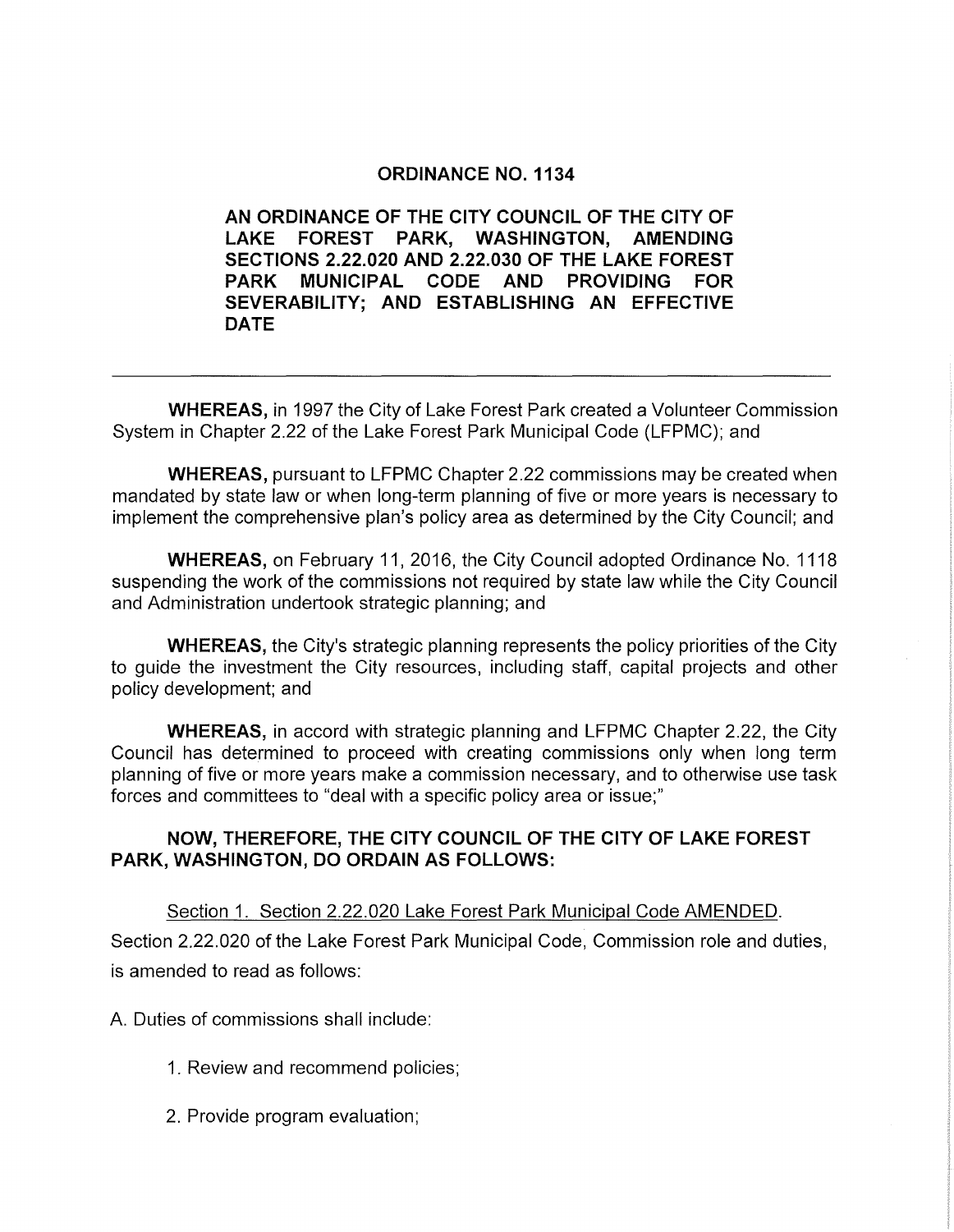3. Provide budget input during the budget building process;

4. Serve as a forum of community input for specific program areas; and

5. Provide program management or development and assistance for projects that do not have adequate city staff with the permission of the mayor. These duties shall be performed for their related program area responsibility specified in this chapter or as referred to the commission by the city council. The city council may also specify additional duties for a commission to perform by motion or resolution.

B. Commissions may be created when mandated by state law or when long-term planning or advisory roles of five or more years are necessary to implement the city's strategic plan as determined by the city council.

C. Task forces or committees (hereafter "task forces") may be created on a temporary or indefinite basis to deal with a specific policy area or issue. Such task forces may be created jointly by the mayor and the council. Scopes of work for task forces shall be subject to council approval. Task forces shall be disbanded when their purpose has been achieved or terminated. Task force members shall be subject to the appointment and confirmation processes in section 2.22.070(8). The qualification requirements will be determined jointly by the council and the mayor and will reflect the needs specific to accomplishing the scope of work. Removal of task force members will be in accordance with section 2.22.070(J).

D. City services and departments are to be related to an appropriate commission for citizen input and program evaluation related to citizen comments.

E. The mayor shall ensure the production and implementation of a commissioner's manual establishing standards, procedures, rules and guidance for adoption by the city council by resolution.

F. The mayor shall transmit commission reports and policy memoranda to the city council no later than at its next regular meeting with or without executive comment or recommendation.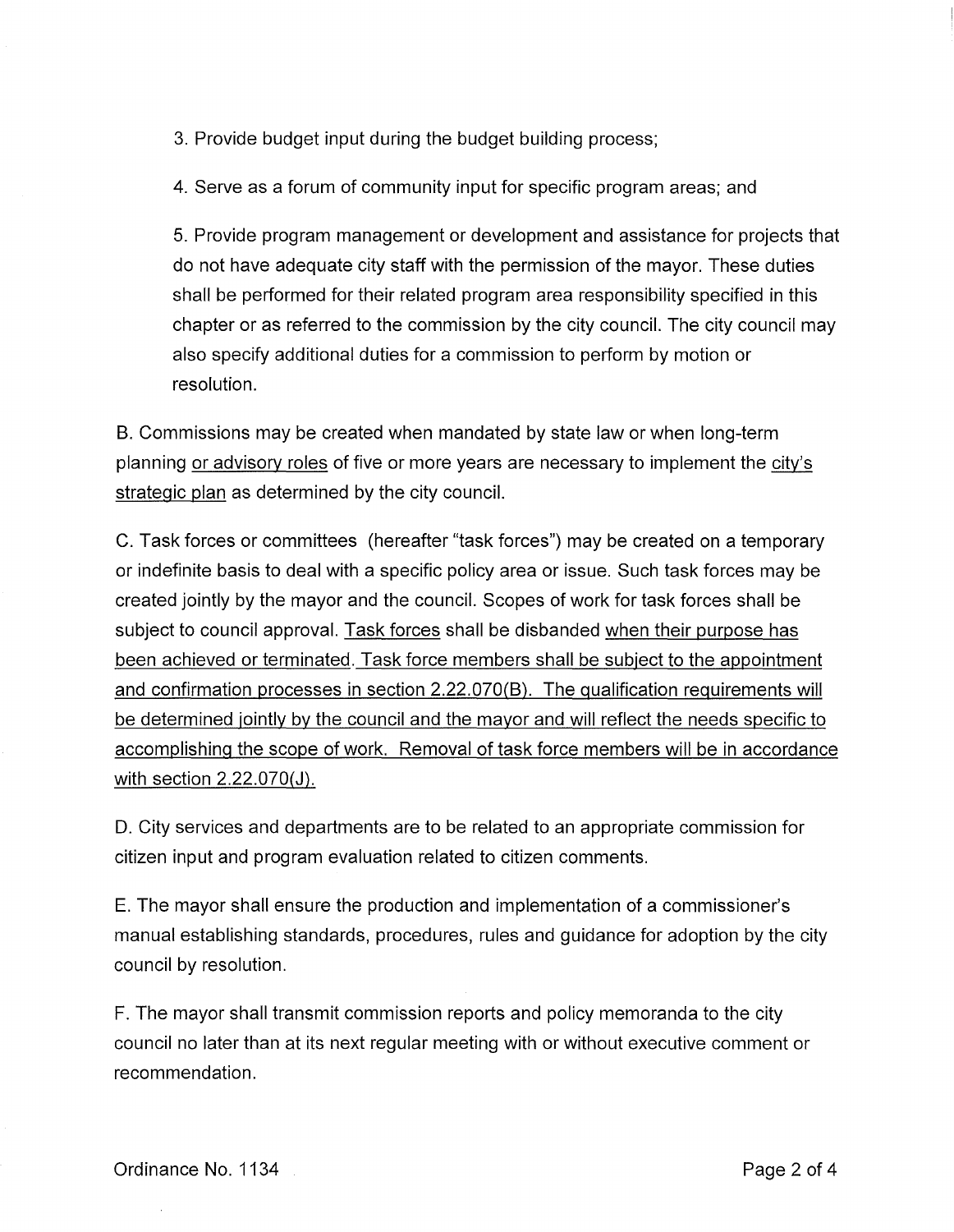Section 2. Section 2.22.030 Lake Forest Park Municipal Code AMENDED. Section 2.22.030 of the Lake Forest Park Municipal Code, Commissions established, is amended to read as follows:

The following commissions are established that meet the requirements of LFPMC 2.22.020(B) and their associated and assigned program area responsibilities as follows:

A. Planning Commission. The planning commission shall develop the city's comprehensive plan and updates for recommendation to the mayor and city council and perform other duties as required by state law.

B. Community Services Commission. Social and health services and related programs; criminal justice, police and emergency services; active and passive parks, recreational programs, arts and other cultural activities, recreational facilities.

C. Environmental Quality Commission. Waters and wetlands, open space, riparian zones, other environmentally sensitive areas and other issues affecting the ecosystem of the eity.

D. Transportation Commission. Roads, multimodal transportation and transit.

E. Economic Development Commission. Business and development of economic sustainability.

F. Civil Service Commission. Police personnel as required by state law. The additional duties of this commission shall be defined in the civil service code of the city.

Section 3. CORRECTIONS. The City Clerk is authorized to make necessary corrections to this ordinance including, but not limited to, the correction of scrivener's/clerical errors, references, ordinance numbering, section/subsection numbers and any references thereto.

Section 4. SEVERABILITY. Should any portion of this Ordinance, or its application to any person or circumstance, be declared unconstitutional or otherwise invalid for any reason, such decision shall not affect the validity of the remaining portions of this Ordinance or its application to other persons or circumstances.

Section 5. EFFECTIVE DATE. This ordinance shall take effect five (5) days after passage and publication.